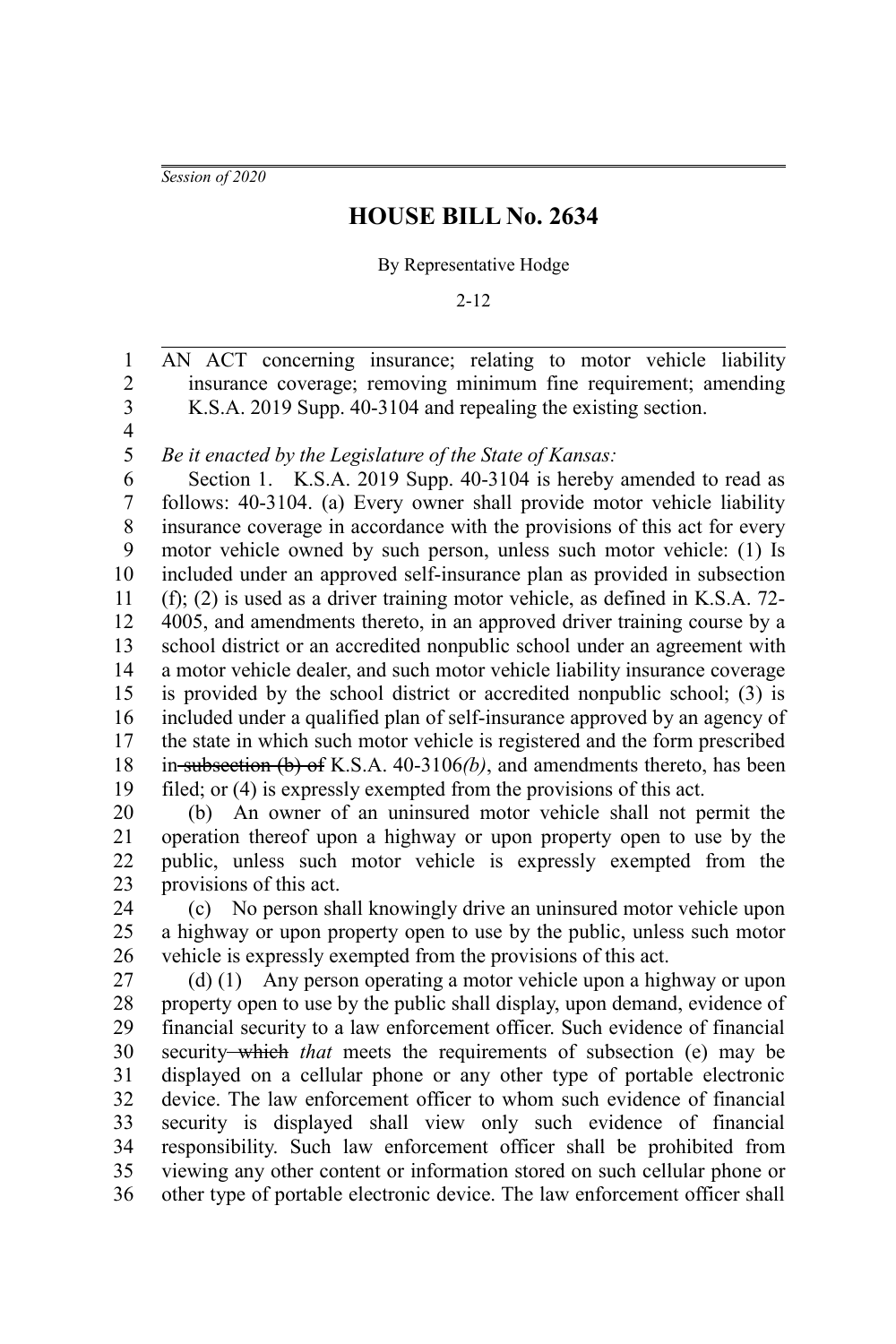issue a citation to any person who fails to display evidence of financial security upon such demand. The law enforcement officer shall transmit a copy of the insurance verification form prescribed by the secretary of revenue with the copy of the citation transmitted to the court. 1 2 3 4

(2) No citation shall be issued to any person for failure to provide proof of financial security when evidence of financial security meeting the standards of subsection (e) is displayed upon demand of a law enforcement officer. Whenever the authenticity of such evidence is questionable, the law enforcement officer may initiate the preparation of the insurance verification form prescribed by the secretary of revenue by recording information from the evidence of financial security displayed. The officer shall immediately forward the form to the department of revenue, and the department shall proceed with verification in the manner prescribed in the following paragraph. Upon return of a form indicating that insurance was not in force on the date indicated on the form, the department shall immediately forward a copy of the form to the law enforcement officer initiating preparation of the form. 5 6 7 8 9 10 11 12 13 14 15 16 17

(e) Unless the insurance company subsequently submits an insurance verification form indicating that insurance was not in force, no person charged with violating subsection (b), (c) or (d) shall be convicted if such person produces in court, within 10 days of the date of arrest or of issuance of the citation, evidence of financial security for the motor vehicle operated, which was valid at the time of arrest or of issuance of the citation. Such evidence of financial security may be produced by displaying such information on a cellular phone or any other type of portable electronic device. Any person to whom such evidence of financial security is displayed on a cellular phone or any other type of portable electronic device shall be prohibited from viewing any other content or information stored on such cellular phone or other type of portable electronic device. For the purpose of this subsection, evidence of financial security shall be provided by a policy of motor vehicle liability insurance, an identification card or certificate of insurance issued to the policyholder by the insurer which provides the name of the insurer, the policy number, make and year of the vehicle and the effective and expiration dates of the policy, or a certificate of self-insurance signed by the commissioner of insurance. Upon the production in court of evidence of financial security, the court shall record the information displayed thereon on the insurance verification form prescribed by the secretary of revenue, immediately forward such form to the department of revenue, and stay any further proceedings on the matter pending a request from the prosecuting attorney that the matter be set for trial. Upon receipt of such form the department shall mail the form to the named insurance company for verification that insurance was in force on the date indicated on the form. It shall be the 18 19 20 21 22 23 24 25 26 27 28 29 30 31 32 33 34 35 36 37 38 39 40 41 42 43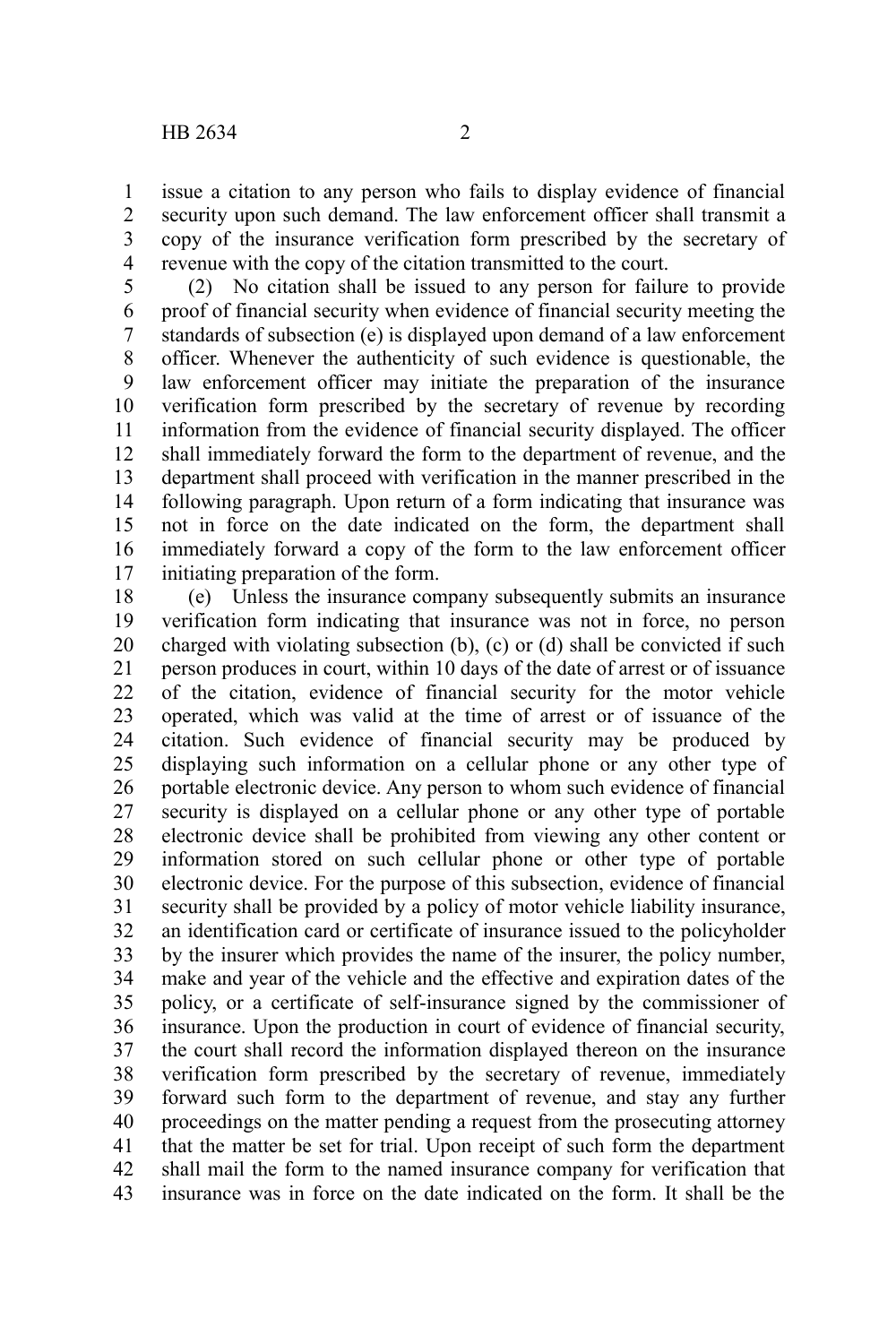duty of insurance companies to notify the department within 30 calendar days of the receipt of such forms of any insurance that was not in force on the date specified. Upon return of any form to the department indicating that insurance was not in force on such date, the department shall immediately forward a copy of such form to the office of the prosecuting attorney or the city clerk of the municipality in which such prosecution is pending when the prosecuting attorney is not ascertainable. Receipt of any completed form indicating that insurance was not in effect on the date specified shall be prima facie evidence of failure to provide proof of financial security and violation of this section. A request that the matter be set for trial shall be made immediately following the receipt by the prosecuting attorney of a copy of the form from the department of revenue indicating that insurance was not in force. Any charge of violating subsection (b), (c) or (d) shall be dismissed if no request for a trial setting has been made within 60 days of the date evidence of financial security was produced in court. 1 2 3 4 5 6 7 8 9 10 11 12 13 14 15 16

(f) Any person in whose name more than 25 motor vehicles are registered in Kansas may qualify as a self-insurer by obtaining a certificate of self-insurance from the commissioner of insurance. The certificate of self-insurance issued by the commissioner shall cover such owned vehicles and those vehicles, registered in Kansas, leased to such person if the lease agreement requires that motor vehicle liability insurance on the vehicles be provided by the lessee. Upon application of any such person, the commissioner of insurance may issue a certificate of self-insurance, if the commissioner is satisfied that such person is possessed and will continue to be possessed of ability to pay any liability imposed by law against such person arising out of the ownership, operation, maintenance or use of any motor vehicle described in this subsection. A self-insurer shall provide liability coverage subject to the provisions of subsection  $(e)$  of K.S.A. 40-3107*(e)*, and amendments thereto, arising out of the ownership, operation, maintenance or use of a self-insured motor vehicle in those instances where the lessee or the rental driver, if not the lessee, does not have a motor vehicle liability insurance policy or insurance coverage pursuant to a motor vehicle liability insurance policy or certificate of insurance or such insurance policy for such leased or rented vehicle. Such liability coverage shall be provided to any person operating a self-insured motor vehicle with the expressed or implied consent of the self-insurer. 17 18 19 20 21 22 23 24 25 26 27 28 29 30 31 32 33 34 35 36 37

Upon notice and a hearing in accordance with the provisions of the Kansas administrative procedure act, the commissioner of insurance may cancel a certificate of self-insurance upon reasonable grounds. Failure to provide liability coverage or personal injury protection benefits required by K.S.A. 40-3107 and 40-3109, and amendments thereto, or pay any liability imposed by law arising out of the ownership, operation, 38 39 40 41 42 43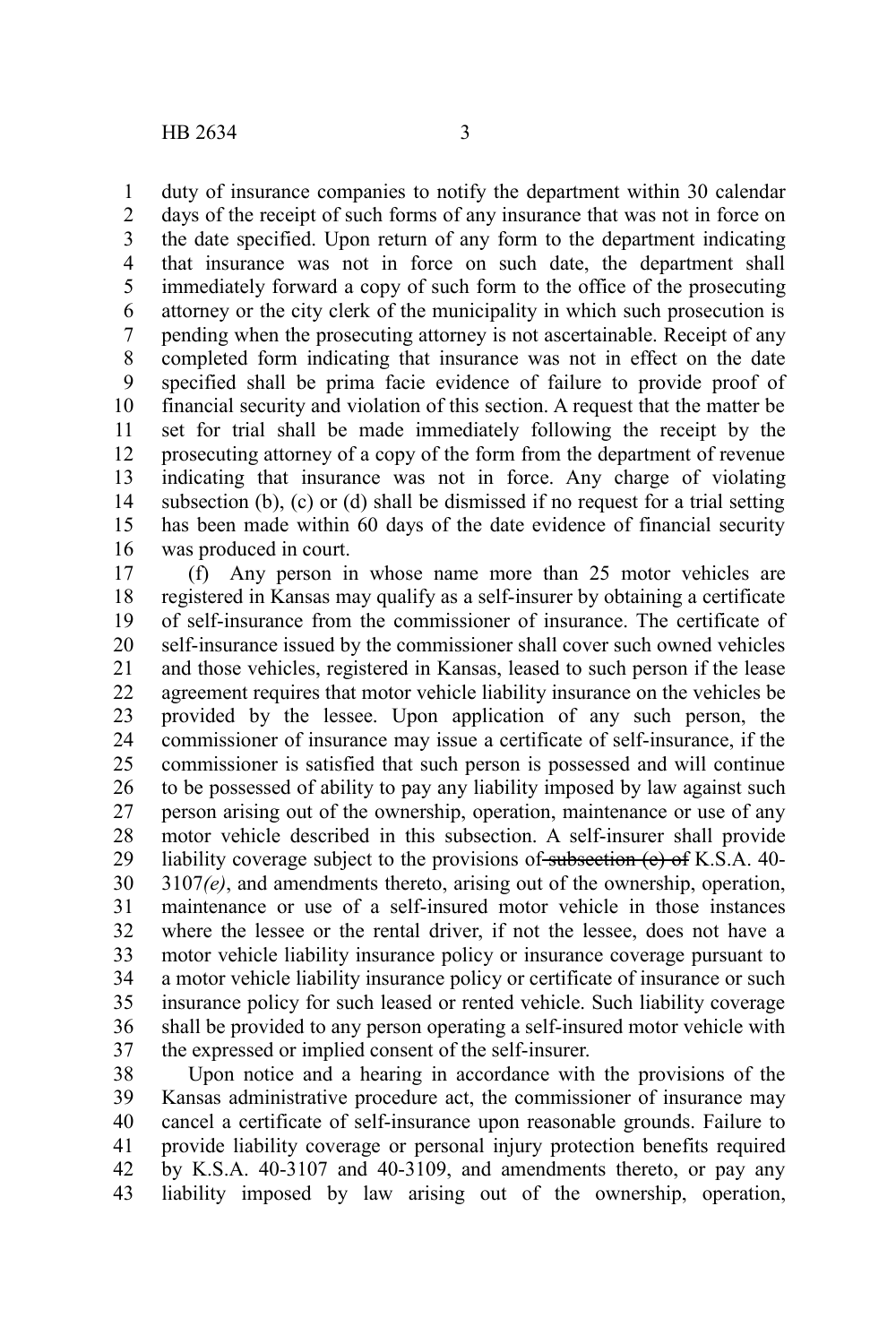maintenance or use of a motor vehicle registered in such self-insurer's name, or to otherwise comply with the requirements of this subsection shall constitute reasonable grounds for the cancellation of a certificate of self-insurance. Reasonable grounds shall not exist unless such objectionable activity occurs with such frequency as to indicate a general business practice. 1 2 3 4 5 6

Self-insureds shall investigate claims in a reasonably prompt manner, handle such claims in a reasonable manner based on available information and effectuate prompt, fair and equitable settlement of claims in which liability has become reasonably clear. 7 8 9 10

As used in this subsection, "liability imposed by law" means the stated limits of liability as provided under subsection (e) of K.S.A. 40-3107*(e)*, and amendments thereto. 11 12 13

Nothing in this subsection shall preclude a self-insurer from pursuing all rights of subrogation against another person or persons. 14 15

(g) (1) Any person violating any provision of this section shall be guilty of a class B misdemeanor and shall be subject to a fine of not-less than \$300 nor more than \$1,000 or confinement in the county jail for a term of not more than six months, or both such fine and confinement. 16 17 18 19

(2) Any person convicted of violating any provision of this section within three years of any such prior conviction shall be guilty of a class A misdemeanor and shall be subject to a fine of not-less than \$800 nor more than \$2,500. 20 21 22 23

(h) In addition to any other penalties provided by this act for failure to have or maintain financial security in effect, the director, upon receipt of a report required by K.S.A. 8-1607 or 8-1611, and amendments thereto, or a denial of such insurance by the insurance company listed on the form prescribed by the secretary of revenue pursuant to subsection (d) of this section, shall, upon notice and hearing as provided by K.S.A. 40-3118, and amendments thereto: 24 25 26 27 28 29 30 31

(1) Suspend:

(A) The license of each driver in any manner involved in the accident; 32 33

(B) the license of the owner of each motor vehicle involved in such accident, unless the vehicle was stolen at the time of the accident, proof of which must be established by the owner of the motor vehicle. Theft by a member of the vehicle owner's immediate family under the age of 18 years shall not constitute a stolen vehicle for the purposes of this section; 34 35 36 37 38

(C) if the driver is a nonresident, the privilege of operating a motor vehicle within this state; or 39 40

(D) if such owner is a nonresident, the privilege of such owner to operate or permit the operation within this state of any motor vehicle owned by such owner; and 41 42 43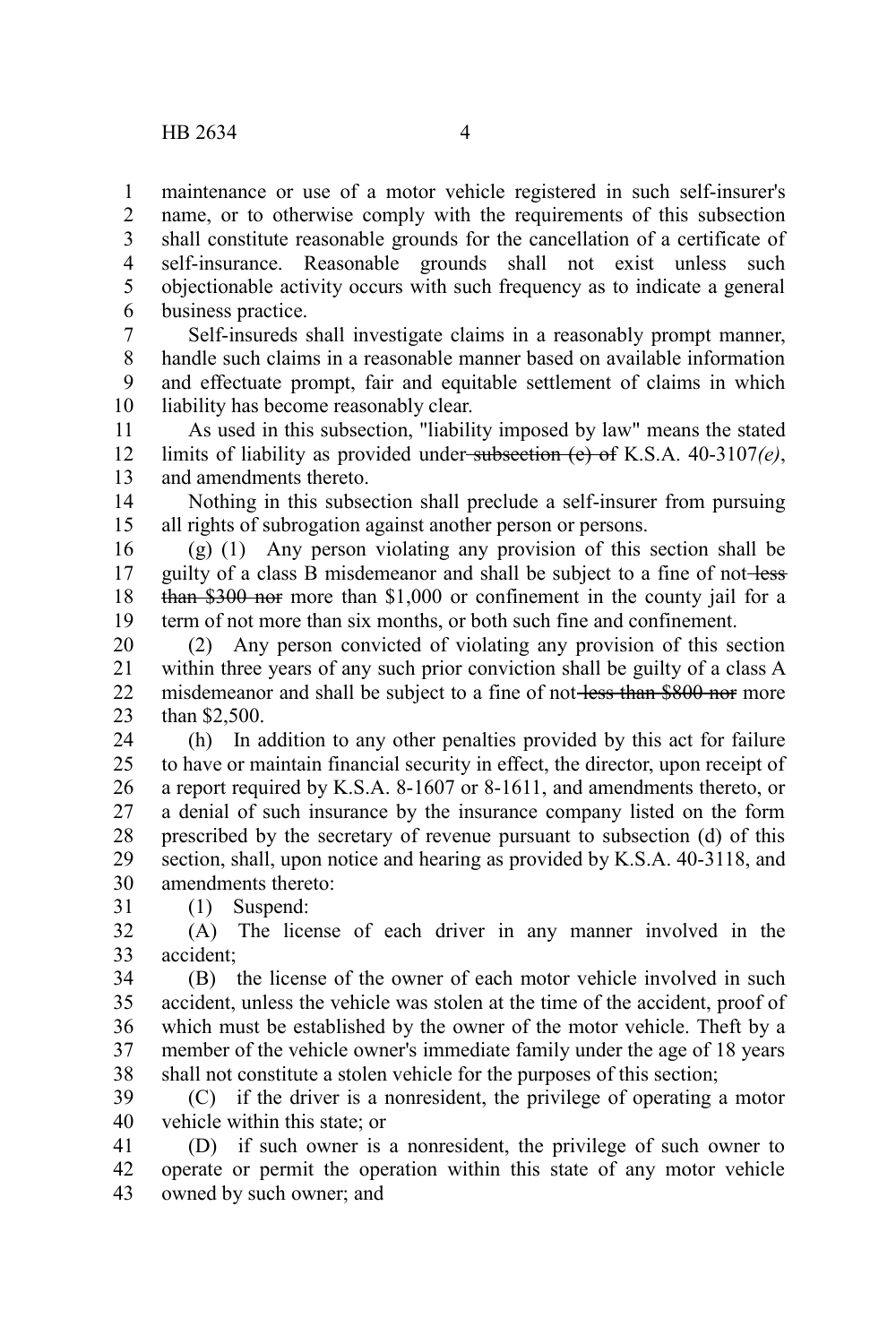(2) revoke the registration of all vehicles owned by the owner of each motor vehicle involved in such accident. 1 2

(i) The suspension or revocation requirements in subsection (h) shall not apply: 3 4

(1) To the driver or owner if the owner had in effect at the time of the accident an automobile liability policy as required by K.S.A. 40-3107, and amendments thereto, with respect to the vehicle involved in the accident; 5 6 7

(2) to the driver, if not the owner of the vehicle involved in the accident, if there was in effect at the time of the accident an automobile liability policy with respect to such driver's driving of vehicles not owned by such driver; 8 9 10 11

(3) to any self-insurer as defined by subsection  $(u)$  of K.S.A. 40-3103*(u)*, and amendments thereto; 12 13

(4) to the driver or owner of any vehicle involved in the accident which was exempt from the provisions of this act pursuant to K.S.A. 40- 3105, and amendments thereto; 14 15 16

17

(5) to the owner of a vehicle described in subsection  $(a)(2)$ .

(j) (1) For the purposes of provisions  $(1)$  and  $(2)$  of subsection (i) of this section *(1) and (2)*, the director may require verification by an owner's or driver's insurance company or agent thereof that there was in effect at the time of the accident an automobile liability policy as required in this act. 18 19 20 21  $22$ 

(2) Subject to the provisions of subsection (k), any suspension or revocation effected hereunder shall remain in effect until such person: 23 24

(A) Has filed satisfactory proof of financial security with the director as required by subsection (d) of K.S.A. 40-3118*(d)*, and amendments thereto; 25 26 27

(B) has paid the reinstatement fee herein prescribed; and

(C) (i) has been released from liability;

(ii) is a party to an action to determine liability pursuant to which the court temporarily stays such suspension pending final disposition of such action; 30 31 32

33

28 29

(iii) has entered into an agreement for the payment of damages; or

(iv) has been finally adjudicated not to be liable in respect to such accident*,* and evidence of any such fact has been filed with the director. 34 35

(3) The reinstatement fee shall be \$100 except that if the registration of a motor vehicle of any owner is revoked within one year following a prior revocation of the registration of a motor vehicle of such owner under the provisions of this act such fee shall be \$300. 36 37 38 39

(k) (1) Whenever any person whose license has been suspended or revoked pursuant to this section is involved in an accident and has entered into an agreement with any driver, or such driver's insurer, who has been damaged or whose vehicle has been damaged to pay for such damage and 40 41 42 43